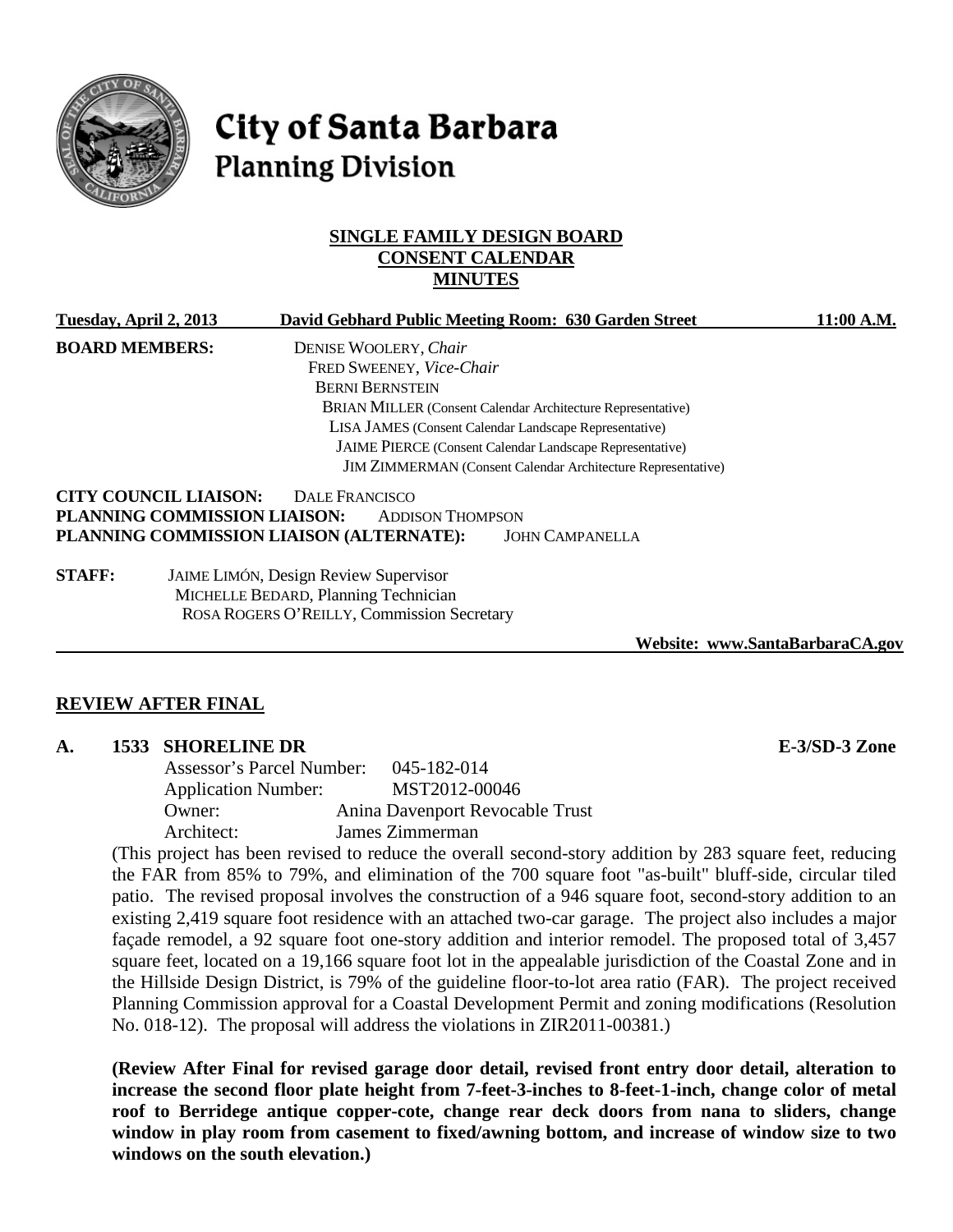The following members of the public attended to review the proposed changes:

- 1. Michael Baugus adjacent neighbor at 1541 Shoreline Dr., reviewed proposed changes to windows, specifically locations and sizes, for preservation of privacy.
- 2. David & Fay Bisno adjacent neighbors at 1539 Shoreline Dr., reviewed proposed changes to windows, specifically locations and sizes, for preservation of privacy; expressed opposition to the increase of 11-inches in roof height to support revised windows.

A letter of concern from Paula Westbury was acknowledged.

# **Review After Final approved as submitted.**

- 1) Note: there is no change to the roof color.
- 2) Note: replaced sprinkler irrigation with drip line irrigation at the lawn area.

The ten-day appeal period was announced.

# **REFERRED BY FULL BOARD**

## **B. 616 E VALERIO ST R-2 Zone**

| Assessor's Parcel Number:  | 027-270-003                       |
|----------------------------|-----------------------------------|
| <b>Application Number:</b> | MST2013-00030                     |
| Owner:                     | Catherine Edwardson               |
| Architect:                 | <b>Harrison Design Associates</b> |
|                            |                                   |

(Proposal to convert an existing duplex into a new 3,454 square foot, three-story single-family residence with an attached 462 square foot two-car garage. The proposal includes an interior remodel of the existing 552 square foot basement and converting 54 square feet of existing basement crawl space into a new habitable floor area. Exterior alterations include eliminating the gable roof element at the front elevation, demolish and rebuild the 68 square foot front porch, demolish the existing 225 square foot second story deck and replace with a new 396 square foot second story deck, addition of new Juliette balconies, and door and window alterations. The proposed development total of 3,916 square feet, located on a 10,704 square foot parcel, is 103% of the floor-to-lot-area ratio (FAR) guideline for an (R-2) two-family residentially zoned parcel.)

# **(Final Approval is requested. Project Design Approval was granted on March 11, 2013.)**

A letter of concern from Paula Westbury was acknowledged.

# **Final Approval as noted on the Cover Sheet and on Sheet A6-1 with conditions:**

- 1) Specify the grout joint to be a minimum 3.6" wide.
- 2) Clarify and note location of existing sandstone.
- 3) The pattern of the new sandstone should match the existing pattern.

The ten-day appeal period was announced.